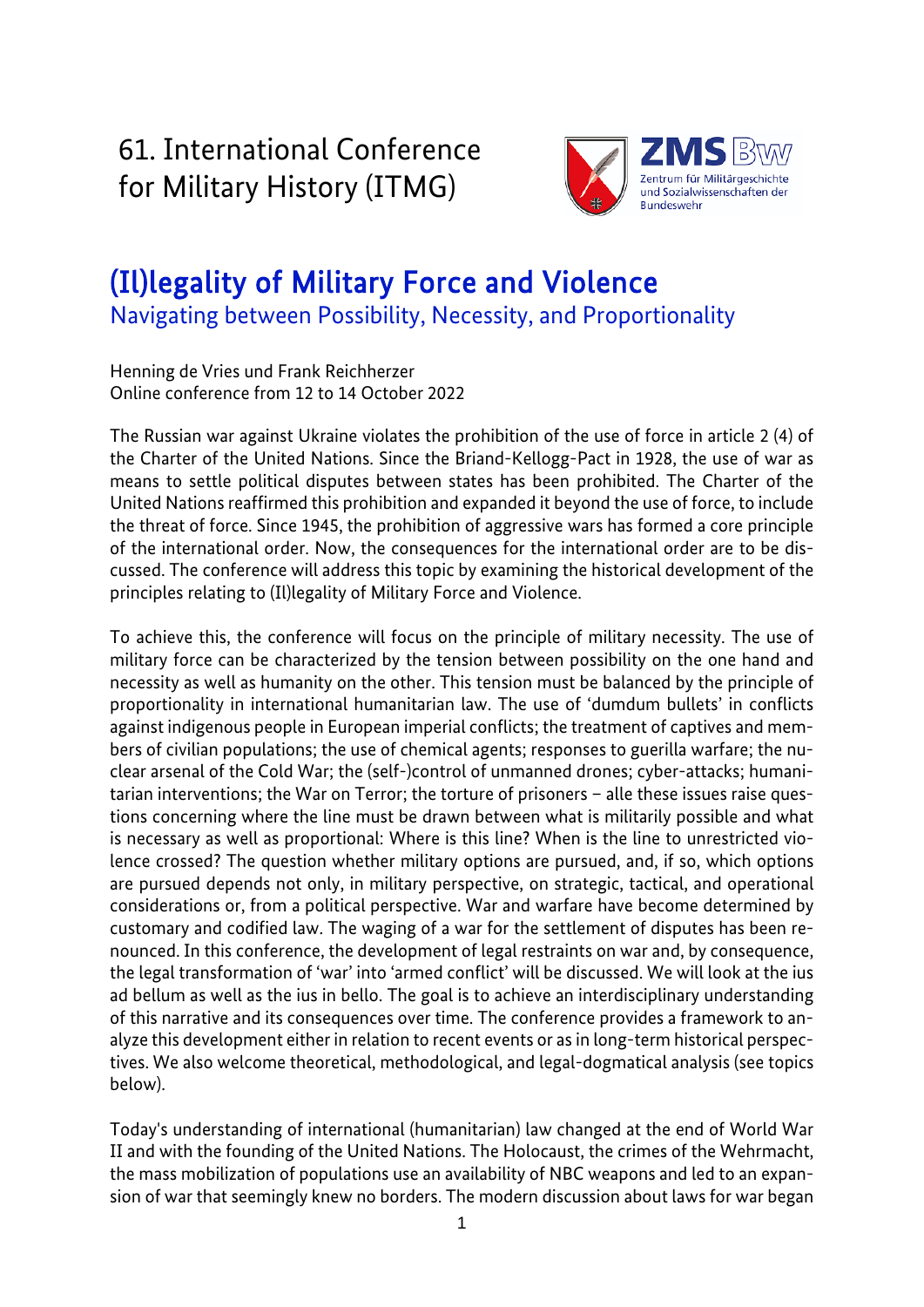in seventeenth century with Hugo Grotius and the Thirty Years' War. However, based on a 'just war' theory, European states initiated the codification of the international law of war (ius in bello) in the nineteenth century. During the Hague Peace Conferences of 1899 and 1907, Western states negotiated the Hague Regulations. As early as 1864, with the first Geneva Convention, they created protection for the wounded and for their care through the International Committee of the Red Cross. The Lieber Code, crafted during the U.S. Civil War (1861-1865), regulated the conduct of U.S. soldiers well into the twentieth century, and it was incorporated into various international treaty agreements. These treaties were of course undermined by following events. In the post-World War II era, a very different kind of structure emerged, often perceived as marking a shift from a state-centered system to a pattern of constitutionalism that frames a legal word order. This development has implications for our understanding of state sovereignty. Sovereignty is integrated in a legal world order that today cannot anymore be described as anarchic. However, the recent events and military missions in Afghanistan, Iraq, Libya, or Syria, or Kosovo seem to contradict the assumption of the legal regulation of armed conflict. The Russian War against Ukraine has brought this discussion to an entirely new level, and it has cast doubt on the existence of an international order. At the same time, some observers still accentuate the relevance of international law in these conflicts and wars.

Against this background, the following topics will be addressed and discussed in the conference:

# Legal (Un-)Certainty in War and in Armed Conflicts

Which problems and difficulties arise in in war and in armed conflicts? Which authorities define rules and norms, who judges? How is knowledge of laws, rules and norms generated, processed, distributed, conceived, and practiced? How do military organizations and soldiers on the ground cope with uncertainties in the use of force? How is the concept of law used to legitimize the use of military force and violence?

#### Technologies and Weapons

How do new technologies shape the possibilities in war and armed conflict? What consequences do they have on necessity and proportionality? The use of poison gas, airstrikes, and submarine warfare in World War I have shown the effect of technologies and weapons. The first nuclear strike on Japanese territory in World War II underpins this assumption. Since then, the development towards ruse of unmanned (autonomous) drones and cyber-attacks has broadened the arsenal of military possibilities, posing the question of arms control and especially their necessity and proportionality.

#### Legal World Order

How did the change of world order bring about the transformation of 'war' into 'armed conflict'? Are humanitarian interventions of the twentieth and twenty-first century the same as those in the nineteenth century? What consequences does the Russian war against Ukraine have for the international legal order? On a general level, these questions point to regulations, legitimations and the contextual structure of war and armed conflict.

#### Frames, Norms, and Reality

How do understandings of warfare frame or interact with war regulations? What specific function do codifications of military force and violence possess? What is the basis for norms in warfare? How do norms correspond or relate to the realities of warfare? What strategies are at work to frame (obvious) illegal acts of the use of military force as (seemingly) legal forms?